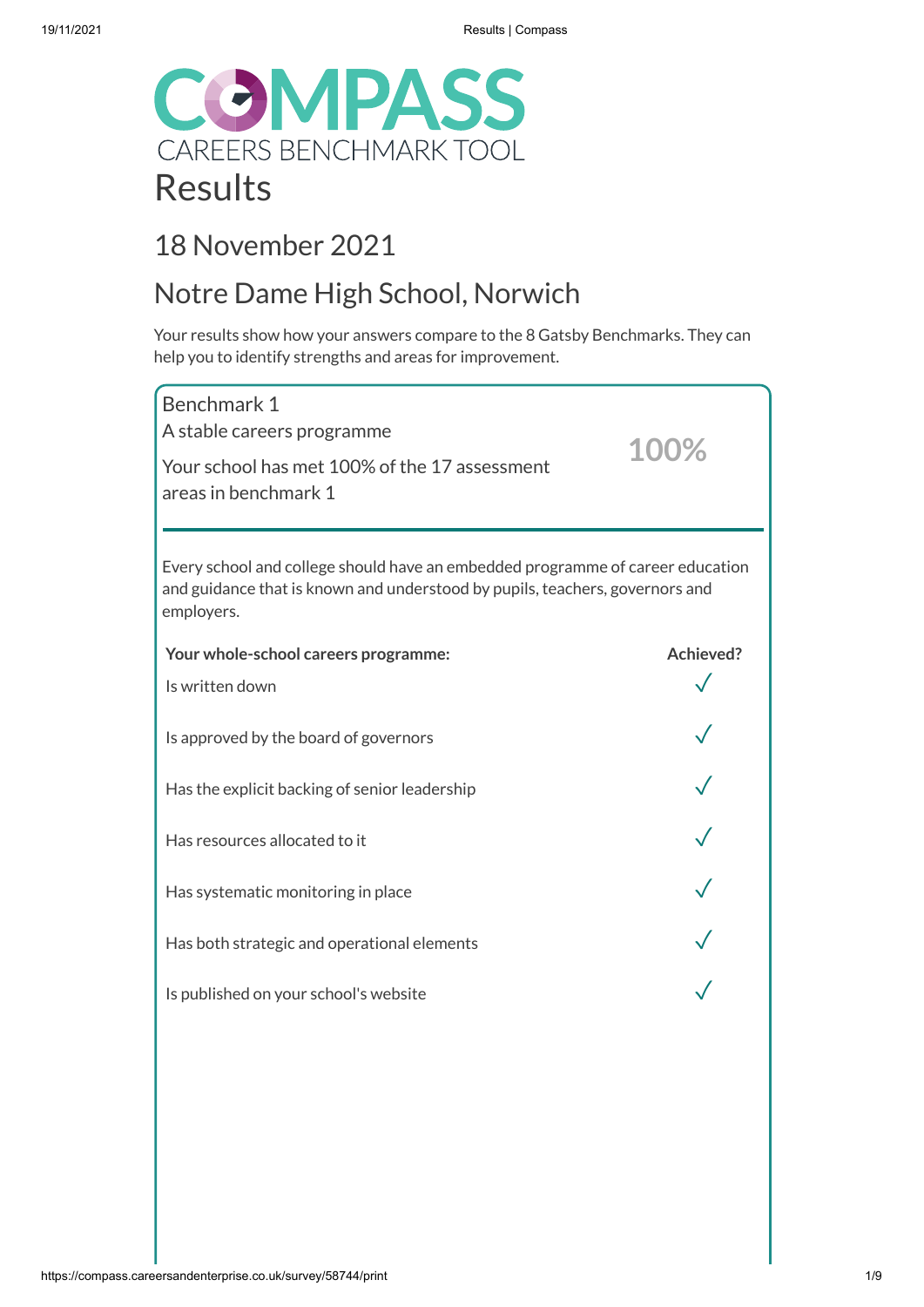| $1.000$ $1.001$<br>Your whole-school careers programme:                                         | <b>Achieved?</b> |  |
|-------------------------------------------------------------------------------------------------|------------------|--|
| Is on the school's website with information aimed specifically at:                              |                  |  |
| <b>Students</b>                                                                                 |                  |  |
| <b>Teachers</b>                                                                                 |                  |  |
| Employers                                                                                       |                  |  |
| Parents/Carers                                                                                  |                  |  |
| Is evaluated for effectiveness at least every 3 years                                           |                  |  |
| Is evaluated using systematic feedback from:                                                    |                  |  |
| <b>Students</b>                                                                                 |                  |  |
| <b>Teachers</b>                                                                                 |                  |  |
| Employers                                                                                       |                  |  |
| Parents/Carers                                                                                  |                  |  |
| Has an identified lead individual with strategic responsibility for<br>overseeing the programme |                  |  |
| Resources for delivering Gatsby Benchmark 1                                                     |                  |  |
| Access our Resource Directory to help you achieve this Gatsby Benchmark.                        |                  |  |
| Go to Resource Directory.                                                                       |                  |  |
|                                                                                                 | Hide details     |  |
| Your previous score<br>Jul 2021                                                                 | 94%              |  |
| Percentage of schools nationally meeting this 2020<br>benchmark                                 | 27%              |  |

Benchmark 2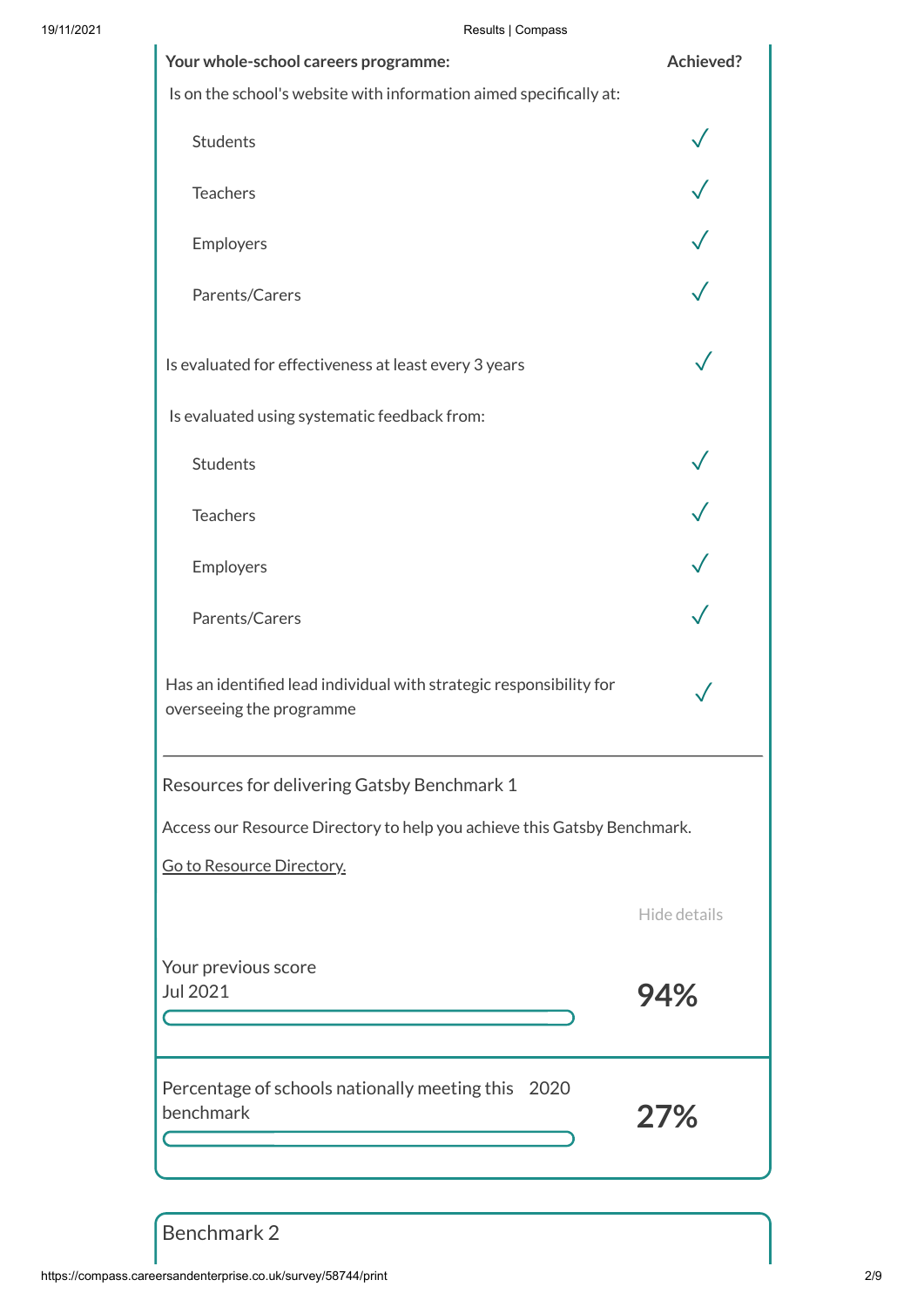### 19/11/2021 Results | Compass

| Learning from career & labour market information                                                                                                                                                                                              | 60%          |
|-----------------------------------------------------------------------------------------------------------------------------------------------------------------------------------------------------------------------------------------------|--------------|
| Your school has met 60% of the 2 assessment                                                                                                                                                                                                   |              |
| areas in benchmark 2                                                                                                                                                                                                                          |              |
|                                                                                                                                                                                                                                               |              |
| Every pupil, and their parents, should have access to good quality information about<br>future study options and labour market opportunities. They will need the support of<br>an informed adviser to make best use of available information. |              |
| Your school:                                                                                                                                                                                                                                  | Achieved?    |
| Ensures the majority of students have used up-to-date career &<br>labour market information to help inform study/career decisions.                                                                                                            | In progress  |
| Encourages parents and carers to use career path and labour<br>market information to aid the support given to their children.                                                                                                                 | X            |
| Resources for delivering Gatsby Benchmark 2                                                                                                                                                                                                   |              |
| Access our Resource Directory to help you achieve this Gatsby Benchmark.                                                                                                                                                                      |              |
| Go to Resource Directory.                                                                                                                                                                                                                     |              |
|                                                                                                                                                                                                                                               | Hide details |
| Your previous score                                                                                                                                                                                                                           |              |
| Jul 2021                                                                                                                                                                                                                                      | 80%          |
|                                                                                                                                                                                                                                               |              |
| Percentage of schools nationally meeting this<br>2020                                                                                                                                                                                         |              |
| benchmark                                                                                                                                                                                                                                     | 52%          |
|                                                                                                                                                                                                                                               |              |
|                                                                                                                                                                                                                                               |              |

Benchmark 3 Addressing the needs of each pupil Your school has met 81% of the 7 assessment areas in benchmark 3 Advice and support should be tailored to the needs of each pupil. Keeping good records of pupils and their destinations after school will help. **Your school: Achieved? 81%**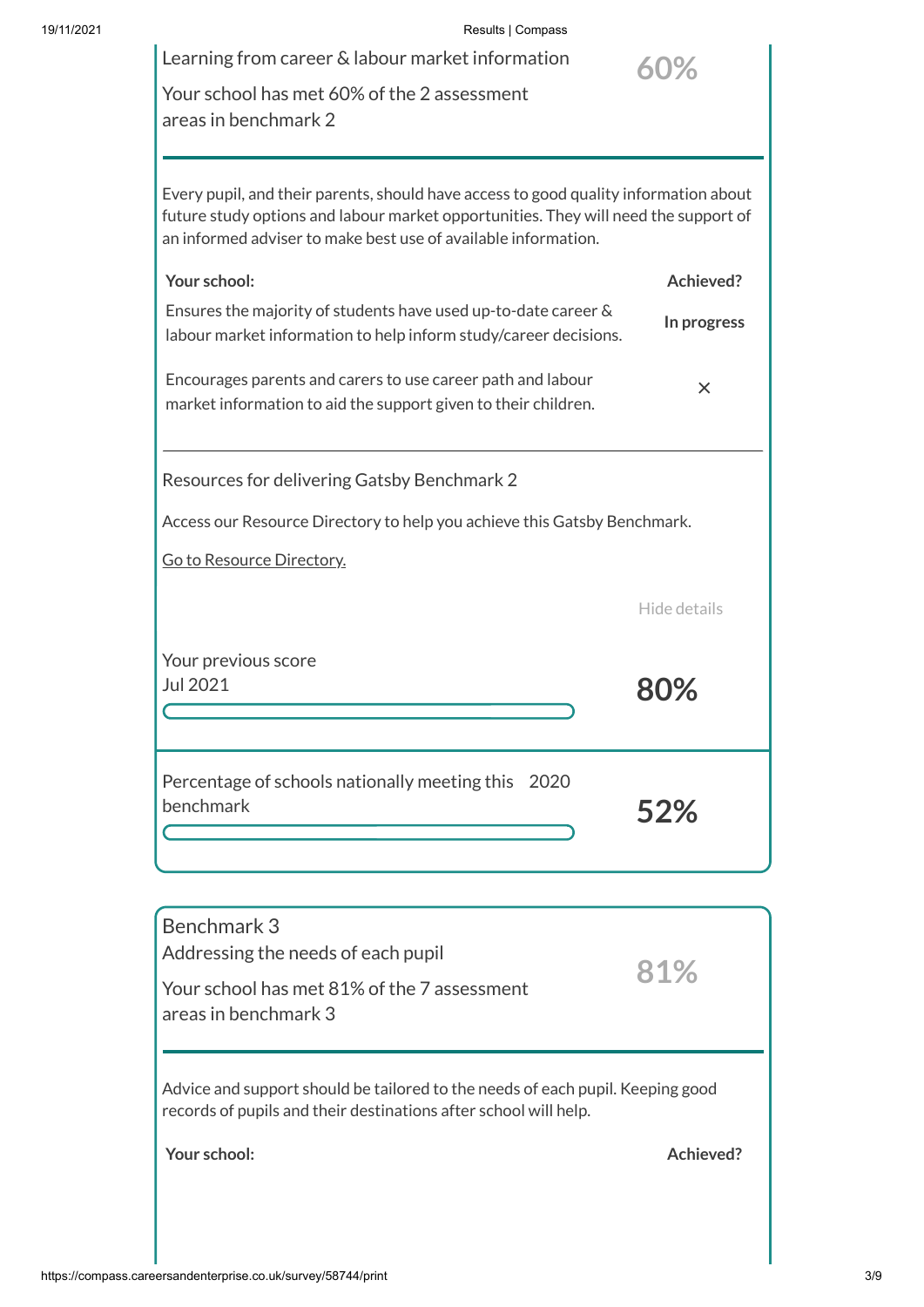| 19/11/2021 | Results   Compass                                                                                                                                                                     |              |
|------------|---------------------------------------------------------------------------------------------------------------------------------------------------------------------------------------|--------------|
|            | Your school:                                                                                                                                                                          | Achieved?    |
|            | Provides a careers programme that:                                                                                                                                                    |              |
|            | Raises aspirations of all students                                                                                                                                                    |              |
|            | Challenges stereotypical thinking (In terms of gender etc)                                                                                                                            |              |
|            | Keeps systematic records on each pupils' experiences of career and<br>enterprise activity                                                                                             | $\times$     |
|            | Enables pupils to access accurate record about their careers and<br>enterprise experiences                                                                                            |              |
|            | Collects and maintains accurate data for each pupil on their<br>destinations for 3 years after they leave school                                                                      | $\times$     |
|            | Shares above mentioned data with the local authority                                                                                                                                  |              |
|            | Works pro-actively with the local authority and careers advisers to<br>provide careers guidance to vulnerable pupils and special<br>educational needs and disability (SEND) students. |              |
|            | Resources for delivering Gatsby Benchmark 3                                                                                                                                           |              |
|            | Access our Resource Directory to help you achieve this Gatsby Benchmark.                                                                                                              |              |
|            | Go to Resource Directory.                                                                                                                                                             |              |
|            |                                                                                                                                                                                       | Hide details |
|            | Your previous score<br>Jul 2021                                                                                                                                                       | 90%          |
|            | Percentage of schools nationally meeting this 2020<br>benchmark                                                                                                                       | 25%          |

| Benchmark 4<br>Linking curriculum learning to careers                 |     |
|-----------------------------------------------------------------------|-----|
| l Your school has met 68% of the 4 assessment<br>areas in benchmark 4 | 68% |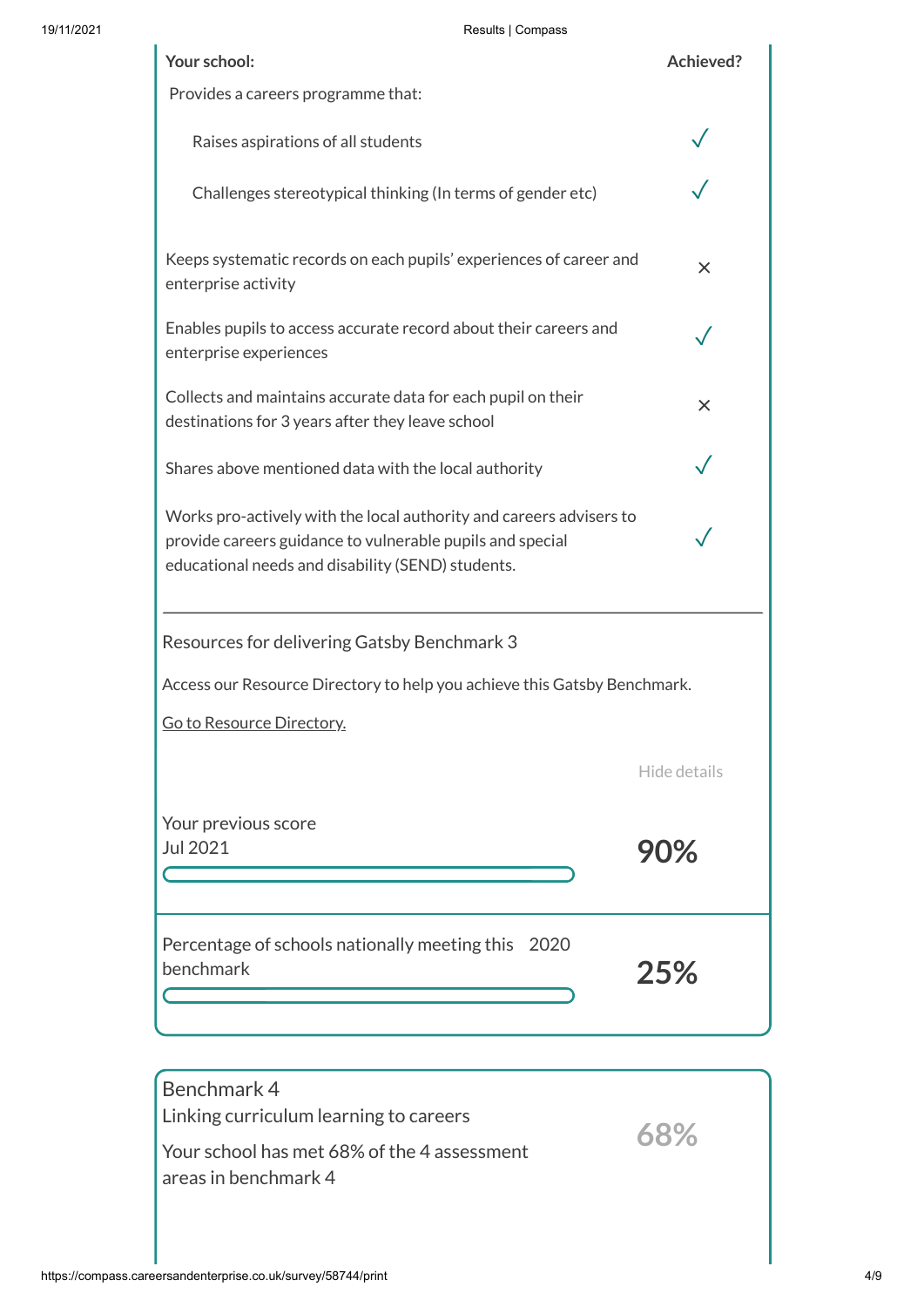| Careers and enterprise education should be part of and included in a pupil's standard<br>lessons, linking curriculum to real-world career paths. |              |  |
|--------------------------------------------------------------------------------------------------------------------------------------------------|--------------|--|
| Your school:                                                                                                                                     | Achieved?    |  |
| All/the overwhelming majority of students by the time they leave<br>school, have meaningfully experienced career learning as part of:            |              |  |
| English lessons                                                                                                                                  | In progress  |  |
| Maths lessons                                                                                                                                    | In progress  |  |
| Science lessons                                                                                                                                  | In progress  |  |
| <b>PSHE</b> lessons                                                                                                                              |              |  |
|                                                                                                                                                  |              |  |
| Resources for delivering Gatsby Benchmark 4                                                                                                      |              |  |
| Access our Resource Directory to help you achieve this Gatsby Benchmark.                                                                         |              |  |
| Go to Resource Directory.                                                                                                                        |              |  |
|                                                                                                                                                  | Hide details |  |
| Your previous score                                                                                                                              |              |  |
| Jul 2021                                                                                                                                         | 75%          |  |
|                                                                                                                                                  |              |  |
| Percentage of schools nationally meeting this 2020<br>benchmark                                                                                  | 45%          |  |
|                                                                                                                                                  |              |  |
|                                                                                                                                                  |              |  |
| Benchmark 5                                                                                                                                      |              |  |
| Encounters with employers & employees                                                                                                            | 100%         |  |
| Your school has met 100% of the single<br>assessment area in benchmark 5                                                                         |              |  |
| All pupils should have encounters with employers and employees that result in a                                                                  |              |  |

better understanding of the workplace and the potential career paths open to them.

### **All/the overwhelming majority of pupils: Achieved?**

✓

Have at least one meaningful encounter with an employer every year they are at your school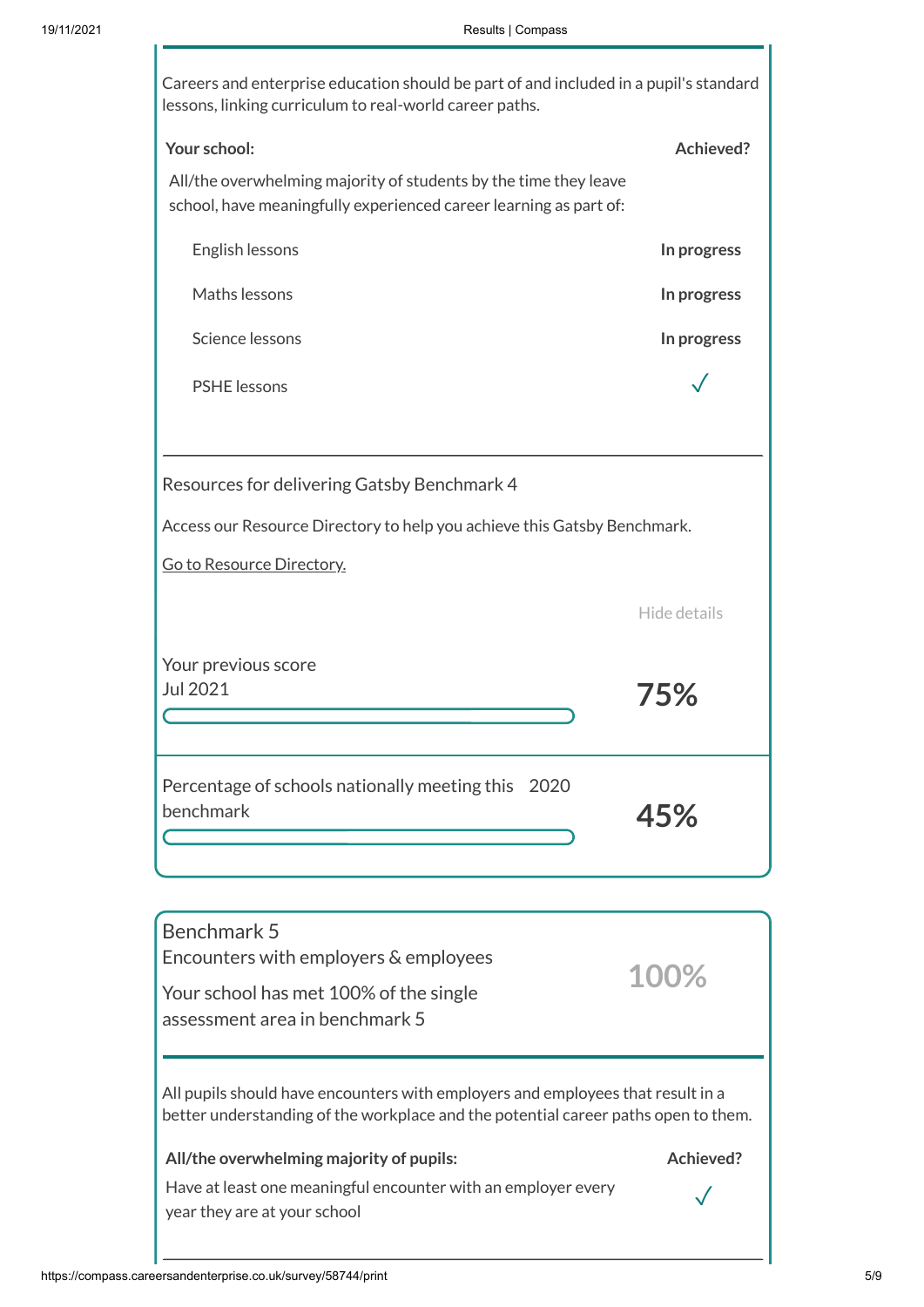| 19/11/2021 | Results   Compass                                                        |
|------------|--------------------------------------------------------------------------|
|            | Resources for delivering Gatsby Benchmark 5                              |
|            | Access our Resource Directory to help you achieve this Gatsby Benchmark. |
|            | Go to Resource Directory.                                                |
|            | Find an Activity Provider to help you achieve this Gatsby Benchmark.     |

Go to Find an Activity [Provider.](https://find-activity-provider.careersandenterprise.co.uk/search)

Hide details

Your previous score Jul 2021 **50%** Percentage of schools nationally meeting this 2020 **58%** benchmark  $\overline{\mathsf{C}}$ 

| Benchmark 6<br><b>Experiences of workplaces</b><br>Your school has met 100% of the 2 assessment<br>areas in benchmark 6                |           |  |
|----------------------------------------------------------------------------------------------------------------------------------------|-----------|--|
| It's important for pupils to experience the workplace environment to understand the<br>context in which they could one day be working. |           |  |
| All/the overwhelming majority of pupils:                                                                                               | Achieved? |  |
| Have had a meaningful experience of a workplace by the end of year<br>11                                                               |           |  |
| Have obtained a meaningful experience of a workplace during years<br>12 and 13                                                         |           |  |
| Resources for delivering Gatsby Benchmark 6                                                                                            |           |  |
| Access our Resource Directory to help you achieve this Gatsby Benchmark.                                                               |           |  |
| Go to Resource Directory.                                                                                                              |           |  |
| Find an Activity Provider to help you achieve this Gatsby Benchmark.                                                                   |           |  |
| Go to Find an Activity Provider.                                                                                                       |           |  |

Hide details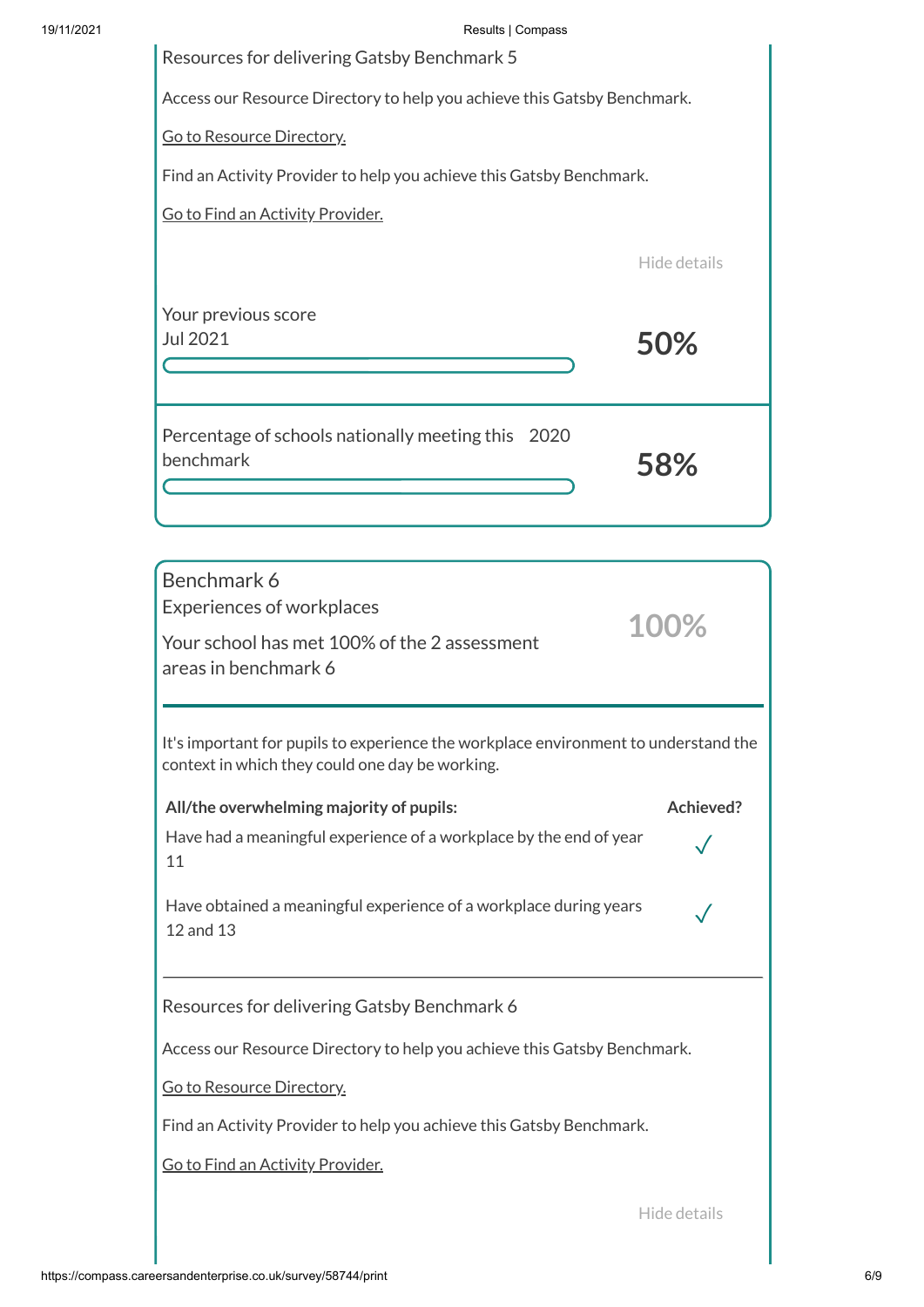| Your previous score<br>Jul 2021                                 | 50% |
|-----------------------------------------------------------------|-----|
| Percentage of schools nationally meeting this 2020<br>benchmark | 52% |

| Benchmark 7<br>Encounters with further and higher education                                                                                                               |              |  |
|---------------------------------------------------------------------------------------------------------------------------------------------------------------------------|--------------|--|
| Your school has met 95% of the 6 assessment<br>areas in benchmark 7                                                                                                       | 95%          |  |
|                                                                                                                                                                           |              |  |
| Careers provision should cover further and higher education as well as potential<br>professions. Pupils should have encounters with these organisations whilst at school. |              |  |
| By the time they leave school all/the overwhelming majority of<br>pupils:                                                                                                 | Achieved?    |  |
| Have had meaningful encounters with sixth form colleges                                                                                                                   |              |  |
| Have been provided with information about the full range of<br>apprenticeships, including higher level apprenticeship                                                     |              |  |
| Have had meaningful encounters with general further education<br>colleges                                                                                                 |              |  |
| Have had meaningful encounters with independent training<br>providers                                                                                                     |              |  |
| Have had meaningful encounters with Higher Education Providers                                                                                                            |              |  |
| Have had at least two meaningful visits to universities to meet staff<br>and students                                                                                     | In progress  |  |
| Resources for delivering Gatsby Benchmark 7                                                                                                                               |              |  |
| Access our Resource Directory to help you achieve this Gatsby Benchmark.                                                                                                  |              |  |
| Go to Resource Directory.                                                                                                                                                 |              |  |
|                                                                                                                                                                           | Hide details |  |
| Your previous score<br>Jul 2021                                                                                                                                           | 70%          |  |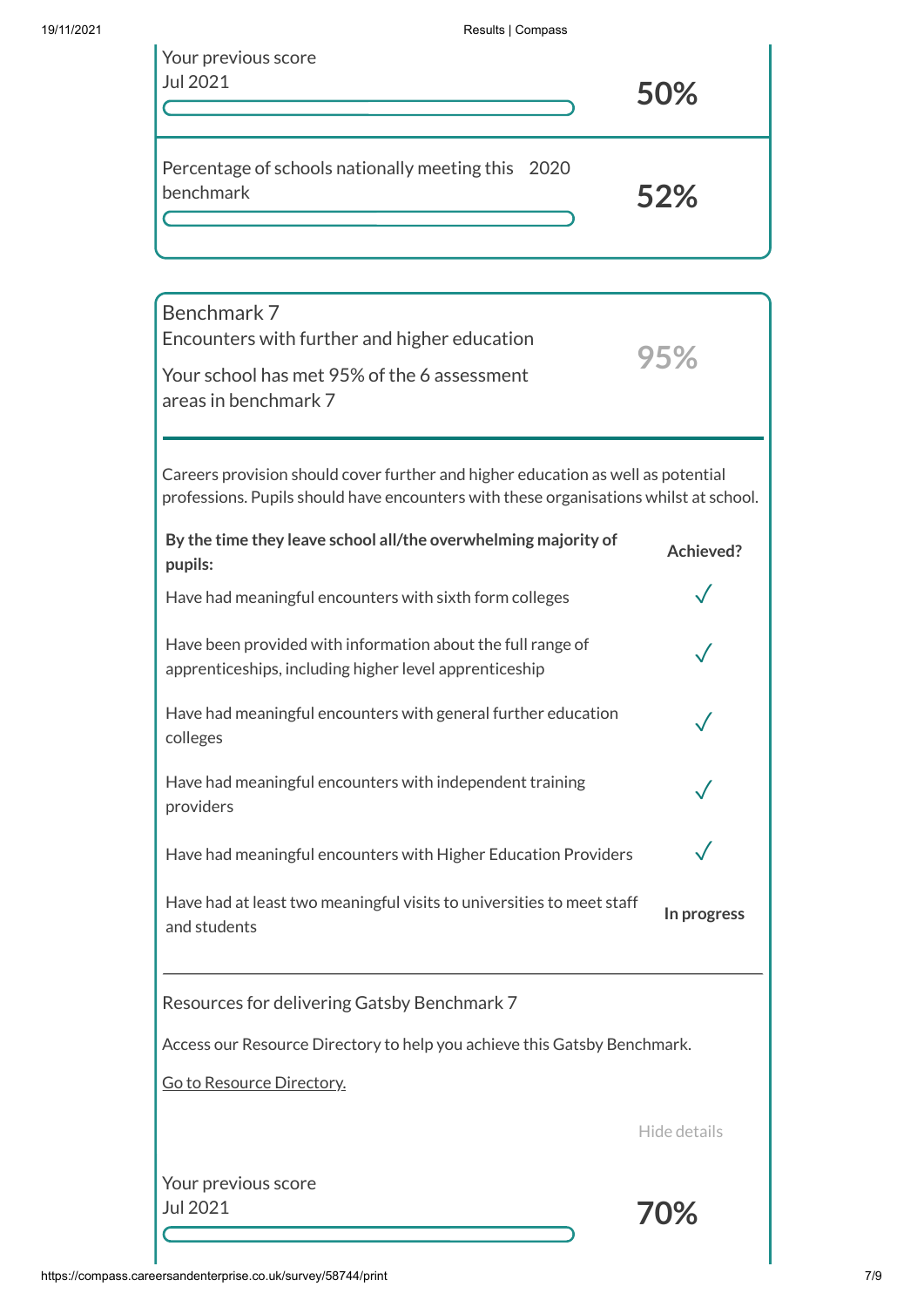| Percentage of schools nationally meeting this 2020 |  |
|----------------------------------------------------|--|
| benchmark                                          |  |

**30%**

| Benchmark 8<br>Personal guidance<br>Your school has met 75% of the 2 assessment<br>areas in benchmark 8                                                                            | 75%          |  |
|------------------------------------------------------------------------------------------------------------------------------------------------------------------------------------|--------------|--|
| Every student should have opportunities for guidance interviews with a career<br>adviser, who could be internal or external, provided they are trained to an<br>appropriate level. |              |  |
| All/the overwhelming majority of pupils:                                                                                                                                           | Achieved?    |  |
| Have had an interview with a professional and impartial careers<br>adviser by the end of year 11                                                                                   | In progress  |  |
| Have had at least two interviews with a professional careers adviser<br>by the end of year 13                                                                                      | In progress  |  |
| Resources for delivering Gatsby Benchmark 8                                                                                                                                        |              |  |
| Access our Resource Directory to help you achieve this Gatsby Benchmark.                                                                                                           |              |  |
| Go to Resource Directory.                                                                                                                                                          |              |  |
|                                                                                                                                                                                    | Hide details |  |
| Your previous score<br>Jul 2021                                                                                                                                                    | $5\%$        |  |
| Percentage of schools nationally meeting this 2020<br>benchmark                                                                                                                    | 61%          |  |